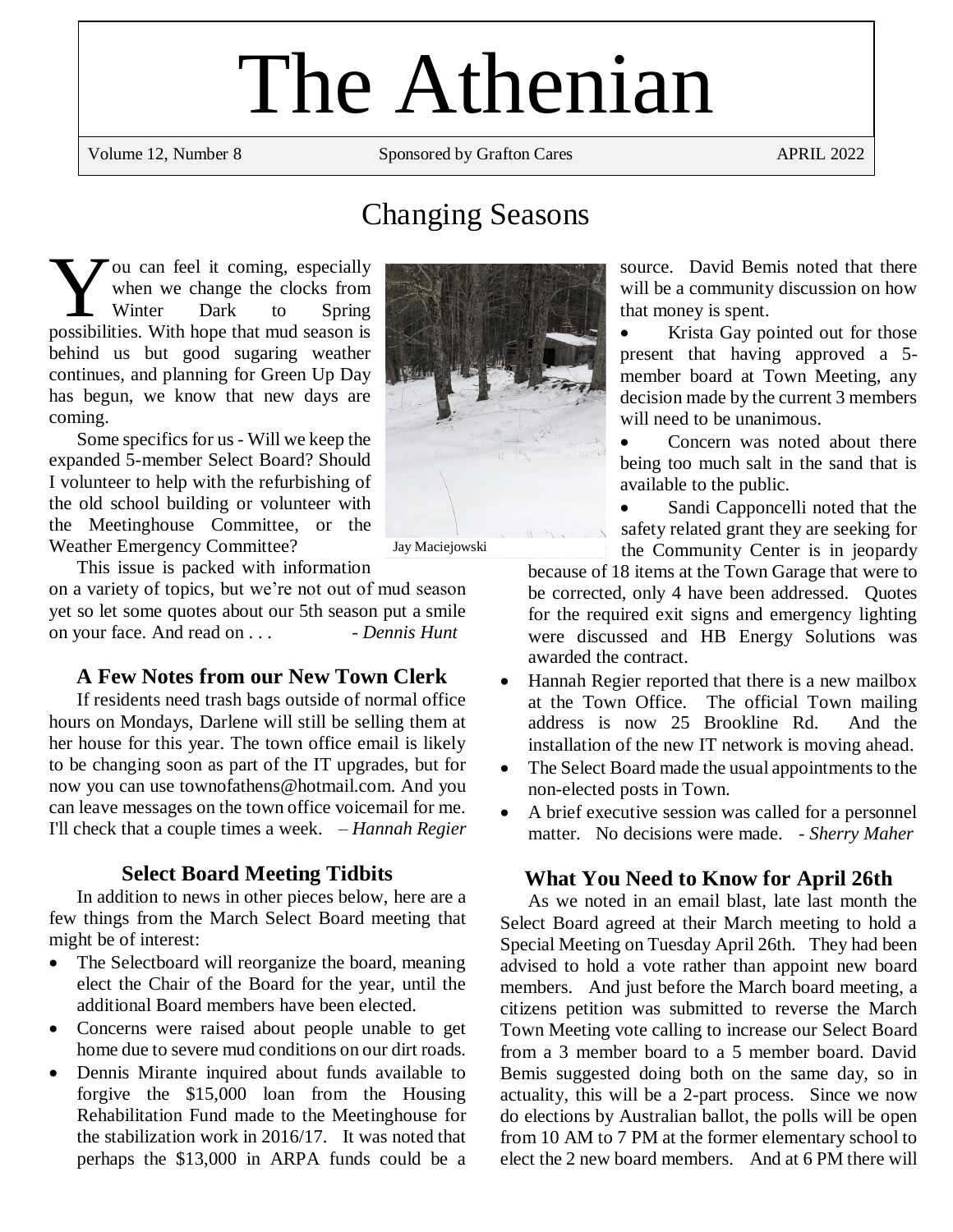be a Special Town Meeting to potentially return the board to a 3-person body.

As we understand it from the Secretary of State, new seats to the board will automatically be 1-year seats. Which would mean that if the 5-member board is upheld when we come together and vote at 6 PM on April 26, each year at Town Meeting we would be voting on 3 Select Board seats, one being a 3-year seat and the others each 1-year seats.

If those who turn out for the in person vote on April 26 returns us to a 3-member board, then the newly elected members will serve on the board for 31 days from the day they are elected.

As of this writing, 3 people will be on the ballot for the 2 new seats. They are Sandi Capponcelli, Krista Gay and Harold Noyes. The ballot will also have space for Write In candidates should anyone be interested in a seat but missed the Friday, April 1 deadline.

- *Sherry Maher*

#### **School Board Notes**

It has been a busy and productive month. First, thanks to all who came out to vote, our school board has a full slate of members: Athens is Lynn Morgan and Krista Gay; Grafton is Hardy Merrill and Jack Bryer; and Westminster is Elise Manning and David Major. The Westminster board members will only be with us

until July 1st when Athens-Grafton and Westminster officially become two separate school districts.

I look forward to working with the new board members and want to thank Ginger Maciejowski of Athens, Jessa Westclark of Grafton and Melissa Carlstrom of Westminster for all the help and energy they brought to the board over their time with us. They will be missed.

At the SU level we got reorganized by electing new officers. Jack Bryer is the new board chair. Our next line of business was to review and vote on the longawaited Teacher Contract. The contract passed and covers our teachers for the years 2021 to 2024. We were all much relieved to get this overdue task accomplished. This document is to be posted on the WNESU web page. There is, however, still work to be done on settling the pay schedule for the paraprofessionals.

At the WNUESD level we got reorganized by electng officers. Jack Bryer was reelected as our board chair. We reviewed and voted on the teacher contract that was passed down to us from the SU. This was passed unanimously. We discussed the situation of the Grafton school being owned by the town of Grafton which will prevent us from getting ESSER funds to



Crystal Bascom Trimble

make needed repairs. There are talks in the works with the town to resolve this problem. We also discussed the need for revisiting the Articles of Agreement, which is the official operating document for our board. Once Westminster separates form the WNUESD this document needs to reflect this change. Our "all district" meeting for the new union district will be scheduled for early May where the voters of Athens and Grafton will vote on district meeting officers and vote on the new Articles of Agreement. More on this meeting next month. - *Lynn Morgan* 

#### **Green Up Notice**

With the snow finally disappearing the road side trash has blossomed. It is once again time to sign up to help collect these unwanted blossoms. I have long time volunteers that are no longer able to help. So please, if you have not participated in Green Up before I urge you to join our team. I work up the routes to fit each person/group's energy and time limitations. Let me know if you are up for doing your road frontage, a half mile stretch, a mile stretch or more. The more hands we have the more of the town roads we can get cleaned up.

Green up is the first Saturday in May, which is May 7th. I know this date does not fit into everyone's schedule. Therefore, Green Up will start on Saturday

> April 30 and go through May 8th. From the 30th to the 7th any Green Up bags filled with road side trash tie off and leave well off to the side of the road and the road crew will pick it up Saturday starting at 4 pm. Any bags filled after 4 PM and on Sunday please take home and put out with your personal trash.

> Anyone interested in helping, whether a new or former volunteer,

please contact me at 802-869-2227 or email me at jelpmorgan@yahoo.com. Let me know where in town you live, as I try to get route assignments to coincide with where volunteers live. By April 25th I will deliver the Green Up packets to each volunteer. These packets will include the official Green Up bags, a description of your road assignment, procedural instructions, safety notes and a tally sheet (information I need for my report to the Green Up organization). Looking forward to hearing from you.

 *- Lynn Morgan*

### **Update from Grafton Cares**

As we all know, spring brings hope of new life, and so many things that have been absent for a long winter season return to us with a wealth of song and color. The spirit of renewal is infectious. Oh, no! --- We should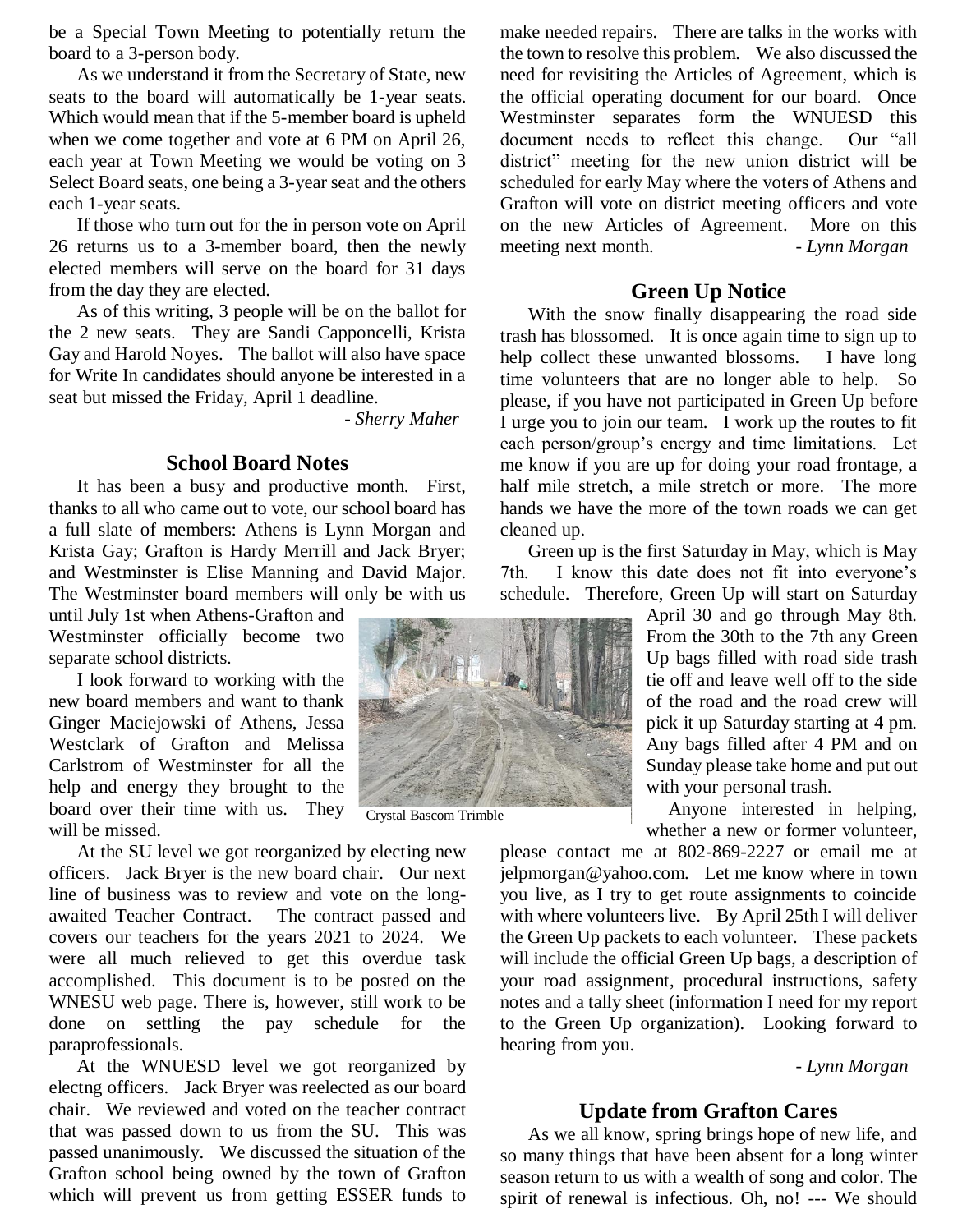avoid that word. It would be better to say that having been swept up in the spirit of spring and having found the great decline of Covid cases convincing, the board of Grafton Cares has decided to reestablish community lunches starting on Wednesday, May 4, at 12 noon, in the Chapel. As always, lunch is free of charge and everyone is welcome. For those who wish to donate, a collection jar is available by the door.

Our activities this month include delivering Meals on Wheels to 12 customers, \$285 in gas cards for medical appointments, 8 sunshine baskets, 3 shawls and 1 baby blanket, and 2 rides to medical appointments. We also loaned out 1 walker and had 1 wheelchair and 1 commode returned.

It would be difficult to say how excited we are to have community lunches once again on the calendar. Community dinners will be reestablished in the fall.

Happy Spring to everyone! - *Bill Toomey*

# **Think Plant Sale!**

The Meetinghouse Committee and the Athens Historic Preservation Society want to remind everyone about our annual Plant Sale coming up on the Saturday of Memorial Day weekend. Yes, it's nearly 2 months away still, but as the ground thaws and you start getting out into your gardens, be thinking of donations to the plant sale for any divisions you need to do, or of course for any holes you need to fill in!

We are already gathering raffle items and making plans for the sale. Let's just hope we have a warmer Memorial Day weekend than we did in 2021!

And stay tuned for an update on the Façade Project next month. Hopefully you'll be seeing activity there come June as work gets underway. - *Sherry Maher*

# **Athens Community Center Update**

We are finally taking our first steps in turning our beloved school into a community center. Progress is slow but it's still progress. Last year we cleaned out the attic and we had an 'Un Tag Sale' which helped put a little money in our coffer for projects. We were fortunate to have some teens work on the cleaning project which we will gave community hours for as they are required by the high school for graduation. We are hoping that we can get some more teens involved in wall prep and painting so they can add to their community hours. Please contact me at vtplntldy@hotmail.com to get your name on the list of available workers. There might also be some other town projects in the works to help the teens out with accruing community hours so please email me to get your name on the list.

At our last CCAC meeting, Krista Gay generously offered to donate the cost of the paint so we can repaint the main room, but fixing of the walls and painting was

on hold until we could get lit exit signs and emergency lighting in place. Well that is happening as I type out this article. We also received the good news today that we are recipients of a \$1200 grant from PACIF which will go to defray the cost of the installation of the signs and lights. The monies from the 'Un Tag Sale' will be used to purchase some folding tables for use in the building. We will continue to research and apply for grants to help make 'our school' into 'our community center' which at some point, in the future, will be available for rental for various activities.

Right now we are considering an "Open House" possibly in early fall so people can get an idea of the building space and give us some ideas about this project. Would another 'Un Tag Sale' be a good idea for this? How about something to do with meeting local craftspeople and farmers? We are searching for ideas and would love some input.

Thank you for your support and we hope it will continue.  *- Sandi Capponcelli*

# **The Ticks are Here!**

Along with an advisory from the State's Fish & Wildlife that the warm weather has brought the bears out, we also heard from the good folks at TickReport in Amherst, MA that the submissions of adult deer ticks tripled recently from all states east of the Rocky Mountains. This signals the start of the peak season for adult deer ticks, which will last until at least June in most regions.

So to prevent bites if you're hiking, working or playing outdoors, please consider the precautions that TickReport recommends:

1. Wear a DEET-based repellent on skin or clothing

2. Consider Permethrin-treated clothing to repel and kill ticks

3. Check yourself and family members for ticks immediately when you're back indoors

If a tick does bite remove it with sharp-pointed tweezers and place the tick in a zip-top plastic bag or other container. Consider having it tested for pathogens at the TickReport testing lab.

You can also send a photo of your tick to: info@TickReport.com?subject=ID%20request for a fast and free visual ID by their experts. Proper identification is key to estimating risk, and research shows that even doctors and veterinarians can mis-identify ticks in more than 80% of cases.

TickReport provides DNA and RNA testing for up to 25 different pathogens, and most results are ready in 24-48 hours after arrival in their lab.

So while keeping an eye out for those bears, please remember to stay tick-healthy! - *Tim Stevenson*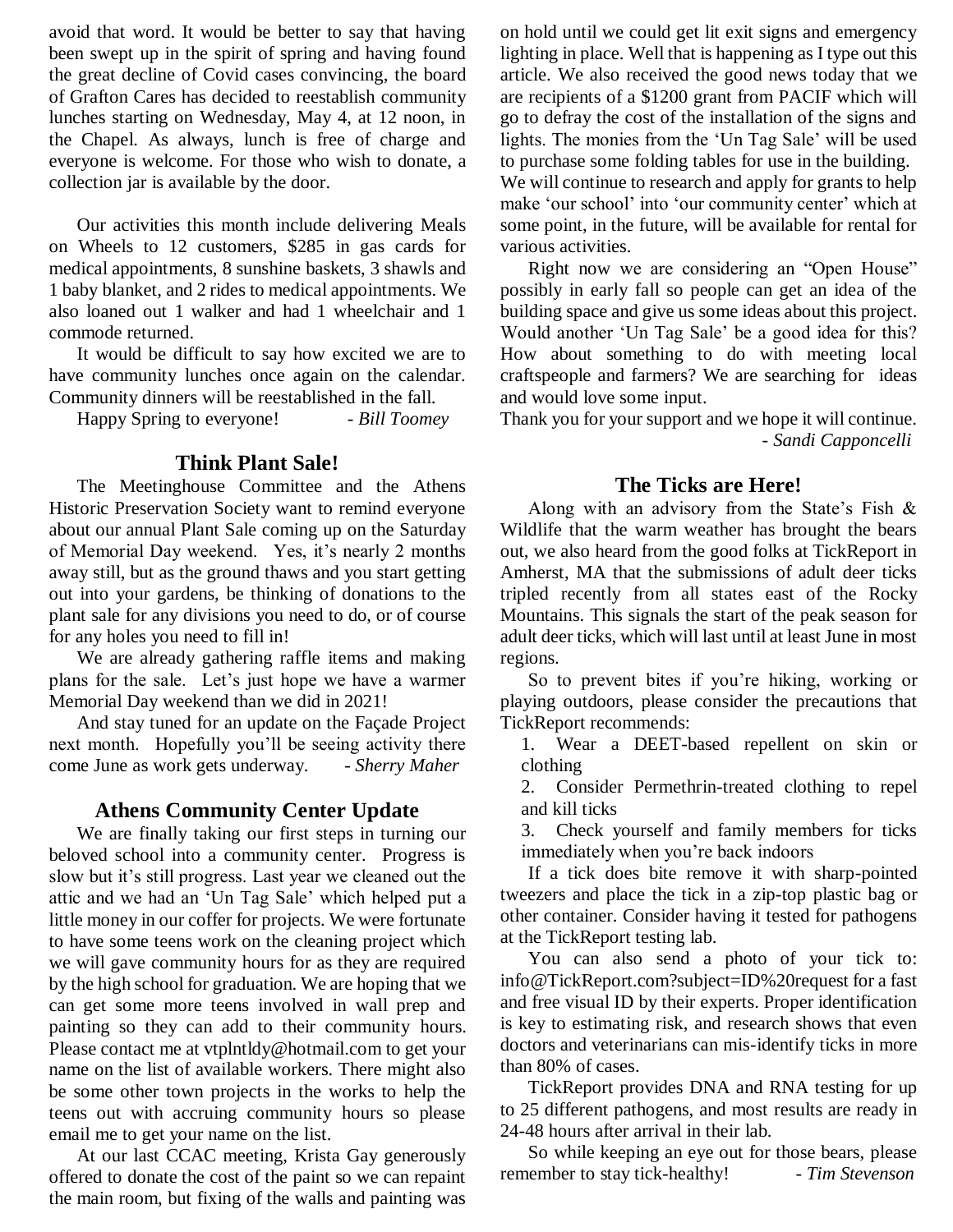#### **New Staff at GES**

Please join me in congratulating and welcoming Sarah Noble as Grafton Elementary School's new

Administrative Assistant. Sarah has been a part of WNESU for 12 years and this is her third year here at GES. Our students, staff and families are fortunate to have such a caring and supportive person like Sarah in this role. I am confident that she will continue to be an asset to our school



and to the community. Sarah can be contacted at sarah.noble@wnesu.com or at 802-843-2495.



Also join us in welcoming Mrs. Lora Miele to GES! Lora will be the first and second grade teacher until the end of the school year! We are so happy to have you, Lora!

- *Angela Cartier*

#### **Veggie Van Go**

Free, fresh food distributed each month hosted by Grace Cottage Family Health & Hospital. Upcoming Distribution Dates: Thursdays, Noon – 1 p.m. April 28 and May 26. Location: Newfane Congregational Church (at the back side of the Newfane Common). Veggie Van Go is a program hosted by hospitals & schools and offered by the Vermont Food Bank. Typical items include seasonal fresh produce and occasional frozen or dairy products. All in need are welcome! There are no eligibility requirements. *-Dennis Hunt*

#### **April Library Corner**

#### **Smiles and Gratitude**

The on-going participation and enthusiasm of our online program attendees make us smile. These programs have developed community and spread much needed joy, and our attendees are a large part of that positivity. We thank all of them. While the library will begin to schedule more in-person events, we've seen that the use of platforms such as Zoom broaden our reach and make programming available to many more people. That is a positive outcome we will continue into the future.

We are also grateful that conditions allow us to modify our masking and other Covid policies. See more below for programming and Covid policy changes at the library.

#### **Library Programming**

Have you ever met an African Grey Parrot? Or someone who owns one? Here is your chance! New Grafton resident Russ Campbell has been a long-time bird owner and has African Grey Parrots. He will be sharing his birds and his considerable knowledge as a bird owner in a family friendly library program on Zoom in April. Adults and children are most welcome to join us in

learning about these fascinating creatures and their care. Our Page Turners Book Group returns **in person** at the beginning of April! Come join us to share your favorite reads over the winter.

#### **Change in Covid Policies**

What a challenging time this has been! We acknowledge with sorrow the many losses and difficulties, of all types, that people have experienced during the past two years. We also want to express extreme gratitude for an understanding patron and community base and the support so many of you have shown one another and the library. At this time, after library trustee and staff discussion, the library is streamlining our Covid guidelines to follow the new CDC COVID-19 Community Levels tool. Masking requirements and other Covid precautions will be determined by the level stated for our area. For more information, please check the library website, posters at the library, Facebook announcements and this page on the CDC website [https://www.cdc.gov/coronavirus/2019-ncov/your-](https://www.cdc.gov/coronavirus/2019-ncov/your-health/covid-by-county.html)

#### [health/covid-by-county.html](https://www.cdc.gov/coronavirus/2019-ncov/your-health/covid-by-county.html)

#### **Programming Schedule**

Spanish Group on Zoom, Tuesdays, 11:00am-noon Page Turners Book Group, Tuesday, April 5, 12:30- 1:30, Hybrid, in person and on Zoom

For the Love of Birds: An Introduction to African Grey Parrots on Zoom, Tuesday, April 19, 7-8:30pm, Registration required

Nature & Books Discussion Series on Zoom, Wednesday, April 27, 6:00-7:30 pm. Registration required. - *Michelle Dufort*

#### **Grant for Pet Programming**

Senior Solutions has been awarded a \$20,000 grant from Meals on Wheels America and PetSmart Charities to expand their existing "Foxy Fund" to provide emergency veterinary care and pet food for Meals on Wheels recipients with domestic household pets. Senior Solutions was one of only 27 grants awarded nationally, and the only one in the northeast.

"We are incredibly excited about this opportunity," said Outreach Specialist Thom Simmons. "In April we will be working out the logistics and will be running a test pilot in partnership with the Springfield Meals Center.

In addition, we are opening this opportunity to seniors in Athens who would like to participate in the pilot program at the same time. Once it is operating smoothly, we will expand it to other towns across southeastern Vermont. This will greatly transform our existing Foxy Fund program and help many of our clients keep and care for their domestic pets." Seniors in Athens who would like to participate in a oncemonthly delivery of cat or dog food should call Thom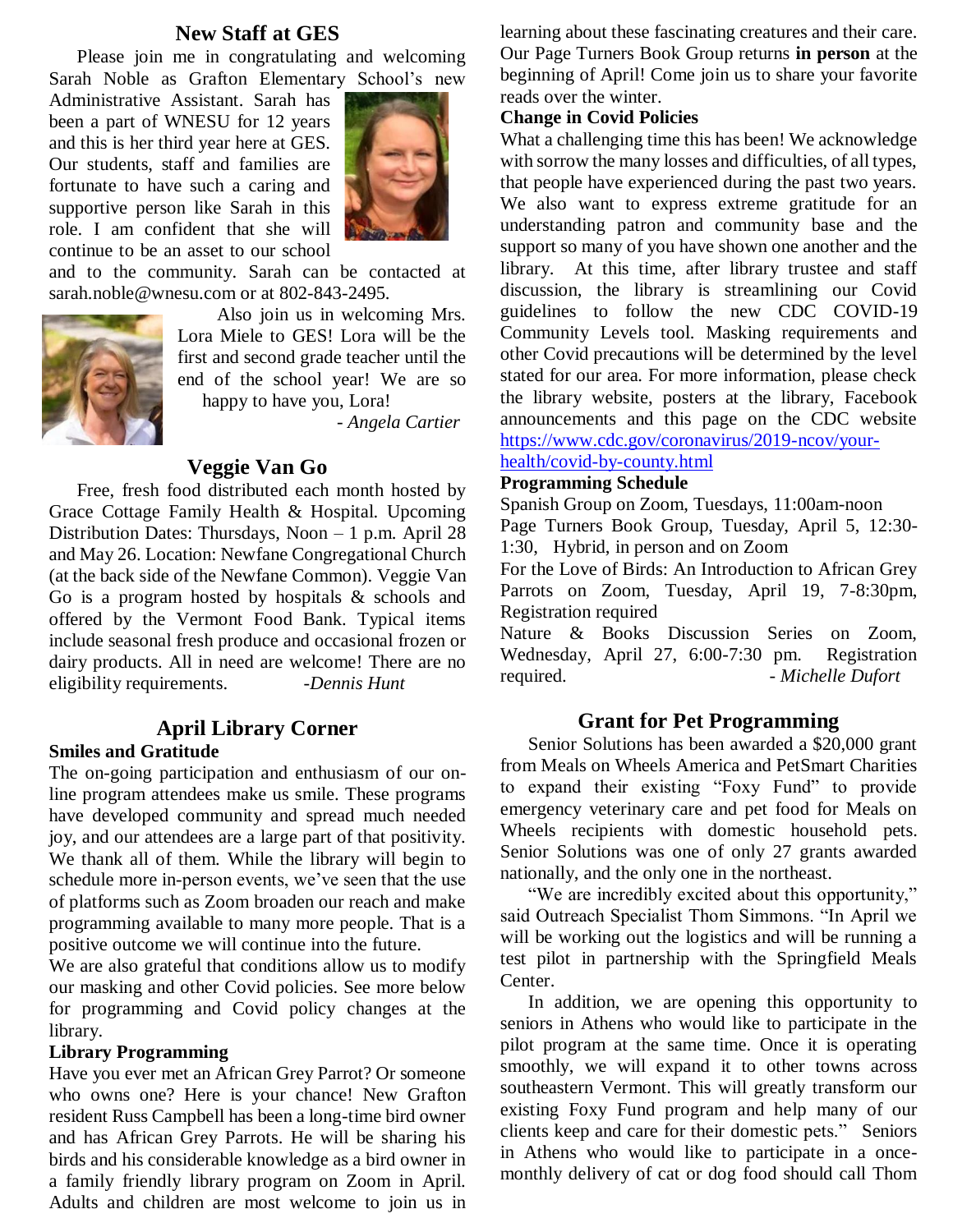Simmons at 802-885-2655, ext. 2123 and leave a message for a call-back to sign up.

Vermonters have the highest pet-ownership rate in the country at 71%, and many think of their pets as family members. Studies have shown that pets positively impact both the physical and emotional health of seniors in significant ways, especially those at risk of social isolation. Pet ownership may not only stave off loneliness, but can also reduce blood pressure, provide mental health benefits, and offer unconditional love and acceptance. Unfortunately, many people on fixed incomes have difficulty keeping up with the rising costs of owning a pet.

The Foxy Fund was established in 2019 as a result of a bequest by a client whose life was changed by having a pet. To read more about this or donate, go to [https://www.seniorsolutionsvt.org/giving/the-foxy](https://www.seniorsolutionsvt.org/giving/the-foxy-fund/)[fund/](https://www.seniorsolutionsvt.org/giving/the-foxy-fund/) - *Thom Simmons*

#### **Native Planting Resource & More**

Spring is almost here and garden planning is in full swing. Last winter, we offered a webinar titled "Building a Conservation Corridor in Your Yard" by Dr. Douglas Tallamy, and his presentation made a big

impression on the 100+ people who attended. Dr. Tallamy, a professor of Entomology and a best-selling author, delivered a message that is refreshingly simple — choosing native plant species for your home landscape has a significant and immediate effect on your regional food web.

As an entomologist, he's watched the insect numbers grow in yard after yard, and he's proved that even one native plant or tree can make a big difference that radiates out across many species. When planning your gardens this year, support the regional food web, especially the pollinators, by learning about the co-evolution between native plants and insects, and consider adding a few new plants to your list of favorites.

Where to begin? We've gathered some great local resources on our website, including a sale of locally native tree and plant species at the Windham County Conservation District Plant Sale that is currently underway.

Take a look at our resource list, dive into the work of Dr. Tallamy, and don't forget we have a workshop for beginning beekeepers coming up on Saturday, March 26th!

And on Thursday, April 7th at 7-8 PM at the Grafton Community Church, local author Kieran Mulvaney will take us on an adventure through the arctic, sharing some of his incredible photos and thoughtful testimony of the raw arctic climate. Registration is limited for *Eyes on the Arctic and Climate Change*

Find out more about these and other happenings at [https://www.nature-museum.org/.](https://www.nature-museum.org/)

– *Nature Museum Newsletter*

#### **Entries From A Weather Journal**

April is a month of transition, and we expect the weather to be nice and warm with flowers tentatively peeking out of the ground. What can go wrong? Here are two entries, one from the beginning of April and the next from the beginning of May.

**April 1st, 2018.** "Winter Storm Warning still in effect for most of the day. Still snowing from early yesterday morning. Temps:  $34 \& 28$ ." (no fooling!).

**May 2nd, 2018.** "It is 7:00 in the morning and already 66 degrees. Wow. Winter is 'gone'. Things are greening up." Temps: 73 & 49." *-Dennis Hunt*

### **Thoughts To Ponder**

It's Vermont's Fifth Season—MUD!. It was particularly challenging this year and we hopingly have seen the worst of it. Vermonters are tough and as the quotes that follow indicate, we can still smile. All quotes

are anonymous.



Jay Maciejowski

"Roses are red Mud is brown Turn the Country Music up

And push the pedal down."

"If you can no longer tell what color it is. You're doing it right."

"Go through the mud they said It isn't that deep they said."

*-all quotes selected by Dennis Hunt*

# **COMMUNITY INFORMATION**

**Select Board Meetings**: 3rd Thursday 7:00 PM **Budget Committee**: 2nd & 4th Tuesday 7:00 PM **Meeting House Committee**: 2nd Monday 10:00 AM **School Board:** 2nd Thursday 6:30 Grafton School Are you on our email list to get the newsletter in your inbox?

**CONTACT US** at the athenian vt @gmail.com.



**TRASH PICK-UP: APRIL 4 & 18 RECYCLE PICK-UP: APRIL 11 & 25**